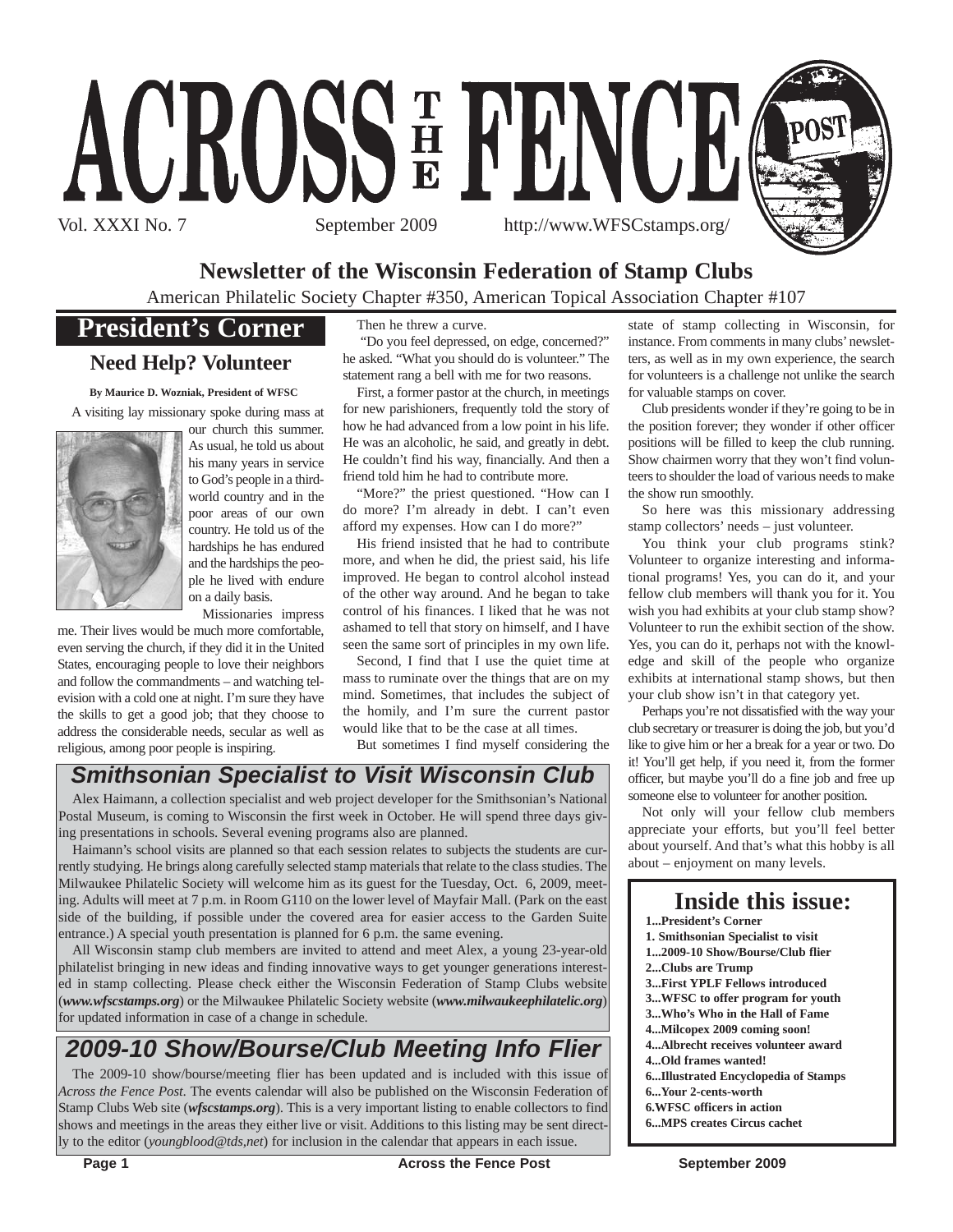### **Clubs are Trump**

#### **By Maurice D. Wozniak, President of WFSC**

A southeastern Wisconsin club noted that a collector from Racine, looking for a new club to join, came to a meeting. The Racine club, to which he belonged, folded two years ago, and the Kenosha club ceased operation this past spring.

We hope he was well received, as all potential new members should be.

An article about the importance of stamp club retention efforts in the journal of the **Texas Philatelic Association** drew on information found in a "Why Customers Quit" survey mentioned in a presentation by the Upper Peninsula Region of the Michigan University Extension Service. The highest percentage of quits? Sixtyeight percent said bad customer experience, which might relate to indifference by other stamp club members.

The article from Texas suggested ways to avoid the appearance of indifference: Take the roll at every meeting. Make a call to find out what happened when a member misses two meetings, and respond to his concerns. Visitors should be assigned a "buddy" for at least his or her initial visit and maybe a telephone call before the next meeting. Make a potential new member feel at home with your club.

#### **\*\*\***

#### **Program ideas**

Instead of a regular meeting, members of the **American Topical Association Chapter 5** had a tour of the Mitchell Park horticultural domes, with the help of a member. **The Milwaukee**

**Philatelic Society** participated in Migratory Bird Day at the Milwaukee County Zoo, met many adults and youth interested in stamps and sold \$50 worth of cacheted envelopes. At another ATA chapter meeting, a member spoke on Contract Air Mail Route No. 9, and others brought airmail covers to show. At another show-and-tell, members were asked to discuss stamps and covers from their collection that relate to Washington, D.C.

The **Waukesha County Philatelic Society** continued its postal history theme with a program on factors in the calculation of postage rates – from colonial America to the present.

#### **\*\*\***

#### **What others are doing**

Pete Smith of Mazomanie, a **Badger Stamp Club** (Madison) past president in the 1990s, agreed to take the reins again for another term. Other officers were re-elected: Bert Hart, vice president; Karen Weigt, secretary; and Curt Shawkey, treasurer. Chuck Shoemaker, outgoing president, and Bob Voss were elected board members. The **BSC**'s 50th anniversary will be celebrated Oct. 3.

Ellsworth Semler automatically moved from vice president to president of the **Northwoods Philatelic Society**, Iron Mountain, Mich. Michele Basal accepted the nomination of vice president with the understanding that it carried a promotion the second year. Continuing in their positions were Jim Stearns, secretary and Mark Pleyte, treasurer. At a meeting of the **NPS**, WFSC Regional Vice President Al Marcus talked about the success of a youth

stamp collecting effort at the Appleton School District. The club's bulletin editor, Jim Stearns, observed that NPS has a successful youth program at the Wausaukee school and commented, "It would be important to look for similar opportunities to bring stamp clubs into the school systems rather that waiting for the kids to show up at our meetings."

The **Wauwatosa Philatelic Society** agreed that church facilities for its annual auction were excellent, but attendance was "somewhat disappointing."

#### **\*\*\***

*Information for "Clubs Are Trump" is gathered from club newsletters. Please send newsletters to Maurice D. Wozniak, 1010 Berlin St., Waupaca WI 54981.*

#### *Remember...* **Please support** *ATFP* **advertisers. They keep** *your* **newsletter healthy!**

#### *Across the Fence Post* **Ad Rates (revised 1/06)**

| <b>Type Size</b>                                   | Commercial | Cl <sub>u</sub> |
|----------------------------------------------------|------------|-----------------|
|                                                    | Rate       | Rate            |
| A Full page $(7\frac{1}{4}x(9\frac{1}{2})$         | \$42.00    | \$33.75         |
| B Half page $(7\frac{1}{4} \times 4\frac{3}{4})$   | \$26.25    | \$21.00         |
| C Large $\frac{1}{4}$ page $(4 \frac{3}{4} x 6'')$ | \$20.50    | \$16.50         |
| D Medium $\frac{1}{4}$ page                        | \$14.75    | \$11.75         |
| $(4\frac{3}{4}$ " x 3 $\frac{3}{4}$ ")             |            |                 |
| E $1/8$ page $(2\frac{1}{4}$ " x $3\frac{3}{4}$ ") | \$7.50     | \$6.00          |
| F Econo Ad $(2\frac{1}{4}$ " x $2\frac{3}{4}$ ")   | \$3.75     | \$3.00          |
| <b>G Reduced Business Card</b>                     | \$2.75     | \$2.25          |
| $(2\frac{1}{4}$ " x 1 $\frac{1}{4}$ ")             |            |                 |
| H Back page $(7\frac{1}{4}$ " x 9 $\frac{1}{2}$ ") | \$57.75    | N/A             |
|                                                    |            |                 |

*Please make checks payable to :W.F.S.C.*

### **Wisconsin Federation of Stamp Clubs officers** *Across the Fence Post* is the official publication of stamp Clubs, Inc., a

Al Marcus (maram@tds.net) Green Bay Phil. Soc. Northwoods Phil. Soc. (Iron

#### PRESIDENT Maurice D. Wozniak

1010 Berlin St. Waupaca, WI 54981 715-258-2025

#### mwoz@live.com VICE PRESIDENT Jim Stollenwerk

1020 Hazelwood Court West Bend WI, 53095 Home: 262-306-0829 Cell: 262-305-1483 JSASTOLLEN@charter.net

**SECRETARY** Vacant

#### TREASURER Charles H. Green

5199 Bittersweet Lane Oshkosh WI 54901-9753 (920) 426-1066 bgreen9001@yahoo

#### VP YOUTH DIVISION MaryAnn Bowman P.O. Box 1451 Waukesha, WI 53187

#### Mountain) Outagamie Phil. Soc. Wisc. Postal Hist. Soc.

NE REGION VP

#### EAST CENT. REGION VP Vern Witt

Fond du Lac Stamp Club Kettle Moraine Coin & Stamp Club Manitowoc Phil. Soc. Oshkosh Phil. Soc. Sheboygan Stamp Club

#### SW REGION VP

Valerie Cook Badger Stamp Club Baraboo Stamp Club Janesville Stamp Club Monroe Stamp & Postcard Club Rockford Stamp Club

# SOUTH CENTRAL REGION VP

Art Gaffney stehlee@aol.com Waukesha County Phil. Soc.

#### SE REGION VP Art Schmitz

pescador@milwpc.com Am. Top. Assn. (Chap. 5) Belle City Stamp Club Kenosha Stamp & Cover Club North Shore Phil. Soc. (Milw.) Northwestern Mutual Stamp Club Polish American Stamp Club Wauwatosa Phil. Soc.

#### Art Petri

American Air Mail Soc. (Billy Mitchell Chapter)

Germany Phil. Soc. (Chap. 18)

Italian American Stamp Club Milwaukee Phil Soc.

#### CENTRAL REGION VP Mike Lenard

mjlenard@aol.com Central Wisc. Stamp Club

Chippewa Valley Stamp Club Northwoods Stamp & Coin Club (Rhinelander)

Wisconsin Valley Phil. Soc.

the Wisconsin Federation of Stamp Clubs, Inc., a 501c3 non-profit organization. WFSC also is a life member of the APS (since 1953). For more information about WFSC, please contact the Central Office.

AFTP is published monthly September through April, and every other month May through August (10 issues per year). News of Wisconsin collectors, club news and gratis original philatelic features are welcomed. The editor accepts submissions in any format, but prefers email if possible. Editor reserves the right to make editorial changes to submitted copy.

Material appearing in AFTP not carrying an individual copyright notice may be reproduced only by not-for-profit organizations, provided the author(s) and AFTP receive credit or attribution. All materials carrying an individual copyright notice are the sole property of the author(s).

Unless explicitly stated by an officer in conjunction with official WFSC business, opinions expressed by the editor or individual authors are not necessarily endorsed by the WFSC.

Submission deadlines for editorial and avertising materials are for the 1st of the month preceding month of publication (i.e. Jan. 1 for Feb. issue).

All show calendar information, along with all other editorial matter and listings, should be sent to: Wayne L. Youngblood, Editor ATFP, P.O. Box 111, Scandinavia WI 54977-0111. (youngblood@tds.net) phone: 715-467-4416.

Advertising material and payment should be sent to Dave Carney, Advertising Manager, AFTP, P.O. Box 55, Kimberly, WI 54136-0055. (dcarneyl@new.rr.com) phone: 920-687-9077. For a complete list of advertising rates and policies (display, classified and listings), request a copy from the advertising manager.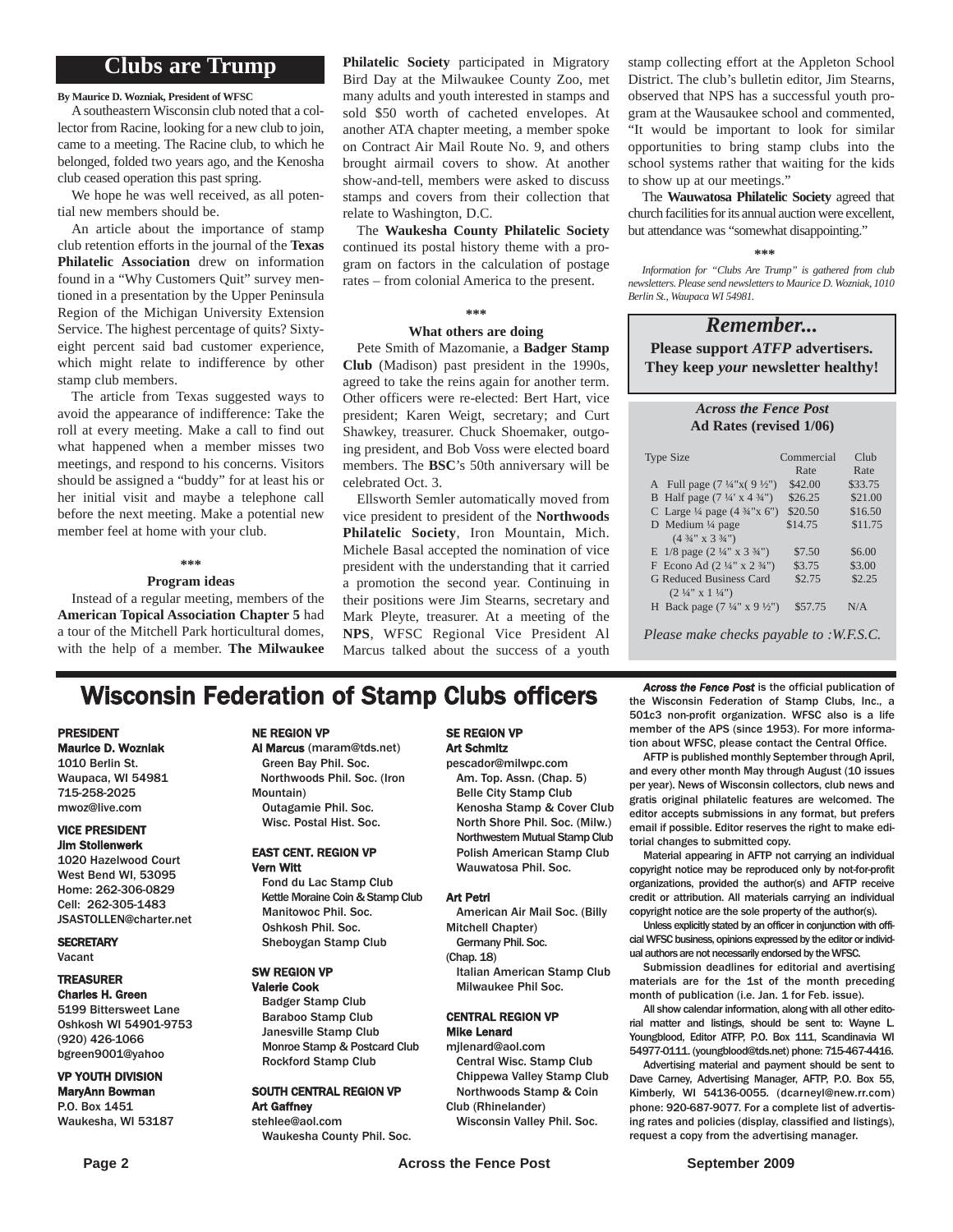# *First YPLF Fellows introduced at StampShow 2009*

#### **From the APS**

The American Philatelic Society proudly announces the successful launch of the Young Philatelic Leaders Fellowship's inaugural year. On Saturday Aug. 8, 2009, the YPLF's first three Fellows — James Chenevert, Melissa Stanton and Jimmy Tian — were officially introduced during the APS General Membership Meeting at the 2009 StampShow in Pittsburgh, Pa.

The YPLF's purpose is to seek out and engage the most enthusiastic young stamp collectors. Each Fellow chooses a particular track (Dealer, Author, or Exhibitor) in which he/she will complete a number of projects related to their track of choice. Throughout the course of the year, the YPLF brings each Fellow to two annual APS stamp shows, the winter APS Ameri-Stamp Expo, the Smithsonian National Postal Museum and the American Philatelic Center. Aside from experiencing these exciting shows and centers of American philately, the Fellows work with a number of volunteer adult mentors to successfully finish the various projects within the Fellowship tracks.

James Chenevert, originally from Georgia, is 13 years old and currently resides with his family in Bangalore, India. James has selected the Exhibitor Track as his focus



*Shown above are the 2009-10 Young Philatelic Leaders Fellowship Fellows at StampShow 2009 in Pittsburgh, Pa. From left, James Chenevert, Jimmy Tian and Melissa Stanton.*

for the upcoming year.

In late February 2009, the United States Stamp Society decided to sponsor a YPLF Fellow for the 2009–10 year. Due to this generous support, Melissa Stanton has been selected as the 2009–10 USSS Fellow. Melissa is 15 and currently lives in Pennsylvania. For her year in the Fellowship, Melissa has chosen to participate in the Author Track.

Fifteen year-old Jimmy Tian resides in Michigan and has chosen to tackle the challenges of the Dealer Track for the upcoming year.

"It has been quite a whirlwind over the past several weeks preparing James, Melissa and Jimmy for the start of the Fellowship year," stated Gretchen Moody, director of education for the APS and the primary coordinator of the YPLF. "Their enthusiasm is contagious and I am thankful for the strong support of their families."

In the planning and fund-raising stages since Alex Haimann's Tiffany Dinner speech at the APS AmeriStamp show in January 2008, the YPLF has emerged as one of the most promising youth-

oriented programs in organized philately. Over the course of the 18 months of preparation, dozens of individuals, local stamp clubs and national philatelic societies from across the United States answered the unique call to support this dynamic youth program.

"These three Fellows and the ones that will follow them are the future leaders of this hobby. The manner in which so many current adult leaders, collectors, exhibitors, writers and dealers throughout the philatelic world have embraced this program and welcomed these three YPLF Fellows foreshadows a very bright future for organized philately in the United States," proclaimed Alex Haimann, founder of the Young Philatelic Leaders Fellowship.

In addition to the launch of the YPLF's inaugural year, the APS is pleased to announce that the board of the United States Philatelic Classics Society at the APS StampShow voted to sponsor a YPLF Fellow for the 2010–11 year. Other ways to support the YPLF are available at *www.stampfellowship.org*. If you are aware of enthusiastic young collectors who may be interested in the YPLF, contact Gretchen Moody, APS Director of Education. Moody may be reached at: *gretchen@stamps.org*.

#### **WFSC to offer program for youth at museum**

**By Maurice D. Wozniak**

Volunteers are needed for a day-long stamp collecting promotion planned by the Wisconsin Federation of Stamp Clubs at the Fox Cities Children's Museum, 100 W. College Ave., Appleton, Oct. 10.

Various activites will be offered to interest children and their parents in stamp collecting, and adults will guide them.

I am also looking at having a group on the first floor close to the welcome center handing out information, goodie bags and other things.

Members of stamp collecting clubs in Green Bay, Appleton, Oshkosh and Fond du Lac are especially encouraged to take part and promote their clubs and any additional youth activities. Collectors from other clubs also will be needed. Please contact Maurice Wozniak or MaryAnn Bowman to volunteer.

Tentative plans call for activity stations in a glass-walled classroom often used for special displays. The museum will provide signs inside and outside the building, as well as public announcements throughout the day and newspaper publicity.

On Saturdays the museum is a popular destination for families, and attendance is expected to be good. The museum organizer envisons that visitors will be able to "stroll through and visit with the various clubs and their tables. I want people to take their time, ask questions, learn and be excited about collecting stamps!"

*Bring a friend to your next stamp club meeting or activity.*

*Your friend and club will thank you!*

#### **WHO'S WHO IN THE HALL OF FAME**

The Wisconsin Philatelic Hall of Fame was established to recognize prominent Wisconsin philatelists for contributions to the hobby in the state of Wisconsin and beyond.

This series of short columns will familiarize *Across the Fence Post* readers with some of the individuals who have been inducted into the Hall of Fame since 1976, as well as some of the interesting details about them.

Which individual most closely matches the following statements? The correct answer appears elsewhere in this issue of *ATFP*:

This month's HOF member has been a WFSC officer since 1995 – first as VP, then president, and currently serves as Northeast Region VP, where he has joined just about every club in his region. At one time, he worked for TV stations: one in Milwaukee for two years and a station in Wausau for three and one-half years.

| <b>Paul T. Schroeder</b> | (a) |  |  |  |
|--------------------------|-----|--|--|--|
|--------------------------|-----|--|--|--|

- **(b) Mike Lenard**
- **(c) Al Marcus**
- **(d) Henry J. Schmidt**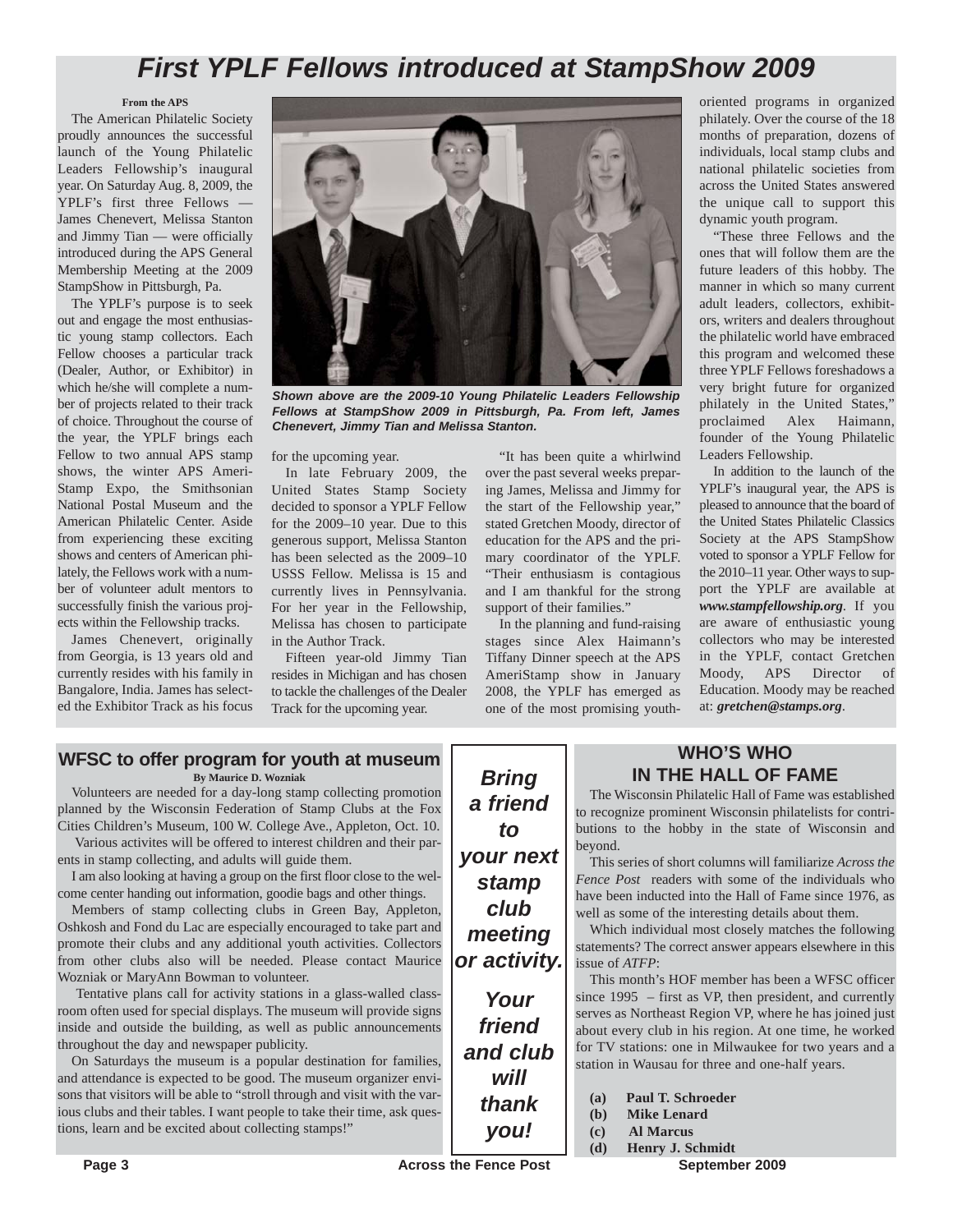### *Milcopex 2009 is coming soon! Make your plans to attend now... This year's theme is "Thanks for the Memory"*

#### **By MaryAnn Bowman**

Milcopex 2009, hosted by the Milwaukee Philatelic Society, will be held Sept. 25-27 in Bergstrom Hall at Mount Mary College, 2900 N. Menomonee River Pkwy, Milwaukee, Wis. Milcopex is the largest annual stamp show in the state.

The show theme for 2009 is "Thanks for the Memory." In addition to several competitive exhibits related to the theme, local club members were invited to put together a four-page mini-exhibit on a memory.

The three show covers, one for each day of the show, also are representative of memories. The cachet features designs from the United States Celebrate the Century series representing memories from the 1940s, '50s, and '60s. This year's Bob Hope stamp will be used and the pictorial cancel depicts the first few bars of the musical melody "Thanks for the Memory." Fullcolor cachets may be ordered from John Fagan, W140 N7470 Lilly Road, Menomonee Falls, WI 53051. The cost is \$2 each or 3 for \$5.

The awards banquet will continue the theme. Three attendees will share their memories and winning essays will be shared. A philatelic version of the song "Thanks for the Memory" (also a contest winner) will be sung at the banquet.

Eliot Landau will discuss his award-winning philatelic exhibit *Lincoln, Slavery and the Civil War* on Saturday, Sept. 26 at 1 p.m. The exhibit itself will be on display at the show as well. The exhibit combines stamps, mail and other visual artifacts, including actual shackles worn by a slave child. This and other material tell the story of Lincoln's presidency, the Civil War and black history.

"Stamps in your Attic" is returning. The public is invited to bring in postage stamps, old envelopes, postcards and related items to find out their approximate value. The service is free and is part of Milcopex. Items can be brought to the show on Sunday, Sept. 27, between 11 a.m. and 1 p.m.

presented by Rob Henak at 1 p.m. on Friday, Sept. 25. The program is aimed at those adults who may be new to the hobby and would like to learn some of the basics.

Saturday programs include the meeting of the Wisconsin Postal History Society at 9 a.m.; "How to Exhibit Traditionally," by Eliot Landau at 11 a.m.; and a 12 noon meeting of the Chicagoland First-Day Cover Society. Afternoon programs include the AAPE Open Forum on Exhibiting at 3 p.m., and the Judge's Critique at 4 p.m.

A beginner/youth area with activities and free stamps for kids, as well as information about the stamp collecting hobby will be available for beginners of all ages. Also planned is a Friday morning youth basics class for pre-registered groups. On Saturday, visitors of all ages will have the opportunity to explore different techniques to design and create their own first-day covers for the Winter Holiday issue.

125 16-page frames for exhibitors. As an APS World Series of Philately show, the grand-award winner is eligible for the annual Champion of Champions competition at Stampshow 2010.

Adealer bourse and the U.S. Postal Service will have stamps for sale. Several societies will have a presence at the show and offer programs and/or meetings for their members. The awards will be presented at the banquet to be held at Alioto's Restaurant Saturday evening.

Show hours are Friday and Saturday from 10 a.m. to 5 p.m., and Sunday from 10 a.m. to 4 p.m. Admission and parking are free. Further information is available and can be found on the web site *www.Milwaukee Philatelic.org*.

Although the address for Mount Mary College is given as being located on Menominee River Parkway, turn south on Burleigh Street and enter the parking lot on the west side of N. 92nd Street between Chambers and Locust Streets.

"Stamp Collecting 101" will be

Milcopex will include more than

# **Albrecht receives Carter Volunteer Recognition Award**

Wisconsin collector Kurt Albrecht is one of nine nationwide honored this year for local promotion and service to the hobby. For this service he was awarded the prestigous Nicholas G. Carter Volunteer Recognition Award for local promotion and service to the hobby.

In a salute to the backbone of organized philately – *the Volunteer* – the American Philatelic Society felt it important to recognize the hardworking individuals who have contributed their time, talents and energies to benefit both the hobby of stamp collecting and the Society.

According to Dictionary.com: "A volunteer is a person who willingly offers himself or herself for a service or undertaking and without pay." Volunteers nationwide are the main ingredient in the recipe for a healthy future for the hobby.

The Nicholas G. Carter Volunteer Recog-

#### **Old frames wanted!**

**Wanted:** your old wooden exhibit frames approximately 24 by 30 inches in size (holding four to six standard-sized pages) that sit on table tops. Will take them off your hands – please do not destroy. These are wanted for use in youth and other beginner collecting programs. Please contact MaryAnn Bowman, Box 1451, Waukesha, WI 53187, to make arrangements for pickup or delivery.

nition Awards were named to honor APS President Nick Carter (1936–2008), whose own dedication to the hobby and enthusiasm for all its facets were legendary.

This year's awards were presented Aug. 8 at the General Membership Meeting at Stamp-Show 2009 in Pittsburgh, Pa. Each recipient has received or will receive a pin, certificate of appreciation and many thanks for a job well done. The volunteer awardees were selected from nominations made by members. There are four award categories, including: National Promotion/Service (maximum of five recipients per year); Local Promotion/Service (maximum of 10 recipients per year); Outstanding Young Adult Philatelist (Age 25–40, one recipient per year); and Outstanding Young Philatelist (Age 15–24, one recipient per year).

The second annual Volunteer Recognition Award recipients include:

#### **National Promotion/Service**

Lloyd deVries – Paramus, N.J. Jack Harwood – Sarasota, Fla. Jerry Kasper – Clovis, Calif. Jay Stotts – Houston, Texas Robert Zeigler – Indianapolis, Ind.

**Local Promotion/Service** Kurt Albrecht – Waukesha, Wis. George Athens – Venice, Fla.

**Page 4 Across the Fence Post** September 2009

James G. Boyles – Lancaster, Pa Tom Current – Portland, Ore. Karl E. Deibel – San Marcos, Calif. Stan Fairchild – Fairview Park, Ohio Deb Nicoll – Indianapolis, Ind. Otto Thamasett – Springfield, Va. Charles A. Wood – Ferndale, Mi.

**Outstanding Young Adult Philatelist** Daniel Piazza – Washington, D.C.

**Outstanding Young Philatelist** Alex Haimann – Bloomfield Hills, Mi.

Kurt has been a pillar of support for philatelic activities in the Milwaukee area for many years. He currently serves as treasurer for the Milwaukee Philatelic Society and is a past Southeast Region Vice President for the WFSC. He has handled the jury, awards and has exhibited for many Milcopex shows. He also works to make the hobby attractive in many ways, including sharing his noncompetitive fiveframe exhibit, *May the Force Be With You*. Kurt was a volunteer for APS StampShow 1997 in Milwaukee, and APS StampShow 2001 in Chicago. He also was recognized by Milwaukee area clubs as a Distinguished Philatelist in 2001 for his many years of service, which continue.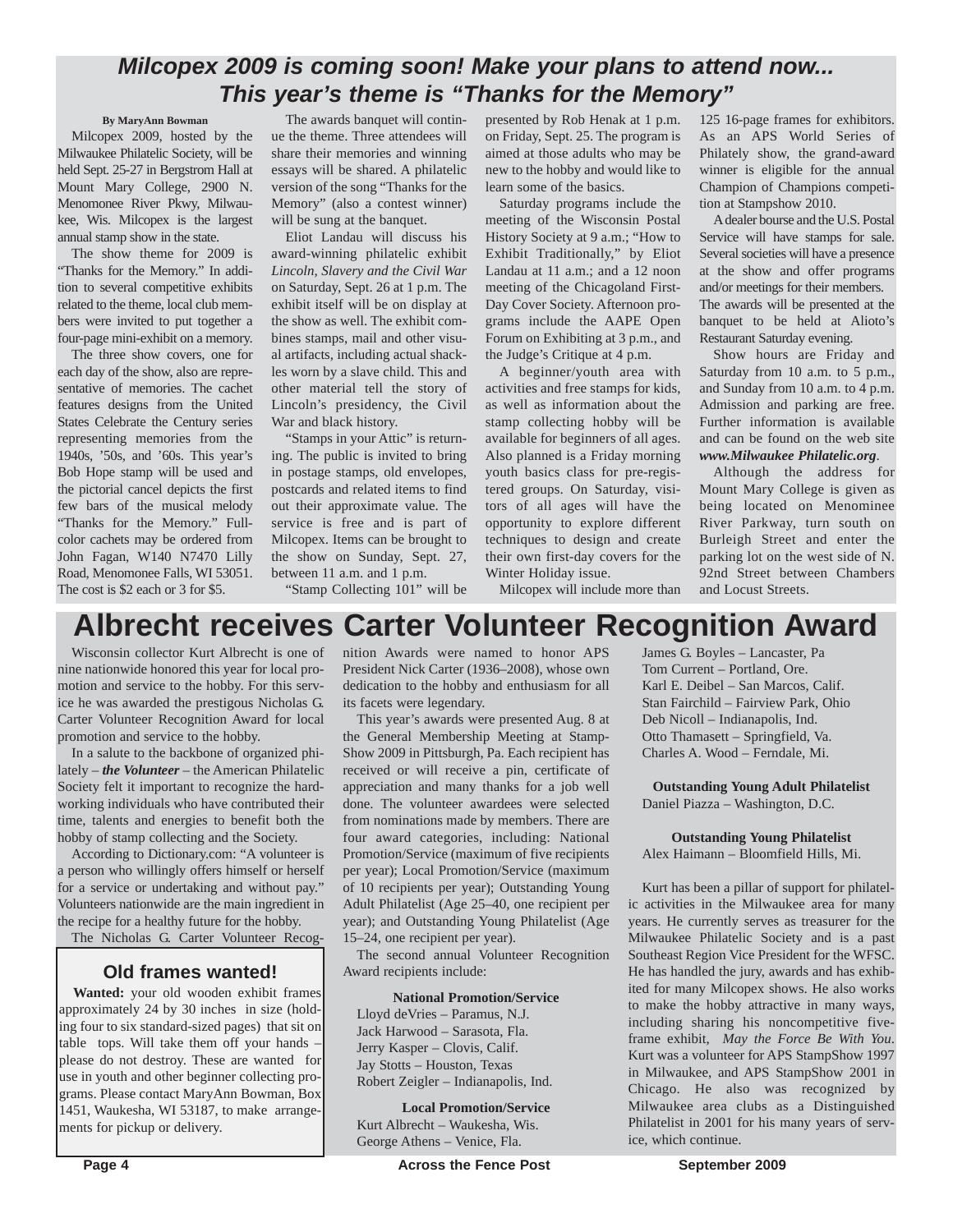# Eastern Auctions Ltd.

Canada's most trusted auction house

In addition to our award winning Public Auction catalogues, we offer interested collectors several other stamp buying opportunities on a regular basis.

We would like to introduce you to our Eastern Mail Sales-a listing of several thousand accurately described lots. These lots cover the whole range of philatelic collecting interests, from single stamps to complete collections with everything in between.

Our mail sales are published about seven times a year Take the time to

peruse one and we are confident you will find many desirable items wor-

thy of your collection.

Please contact us for your complimentary copy of our next sale.

Eastern Auctions Ltd., Box 250, Bathurst NB E2A 3Z2

**Attention Stamp Club Presidents:** 

Would your club benefit from additional membership?

Would your club be able to offer more engaging programmes if your Treasurer's Report was further in the Black?

Eastern Auctions is starting a new incentive program to help Local Stamp Clubs increase membership as well as improve their balance sheets.

Please contact Bill Burden@easternauctions.com for further information.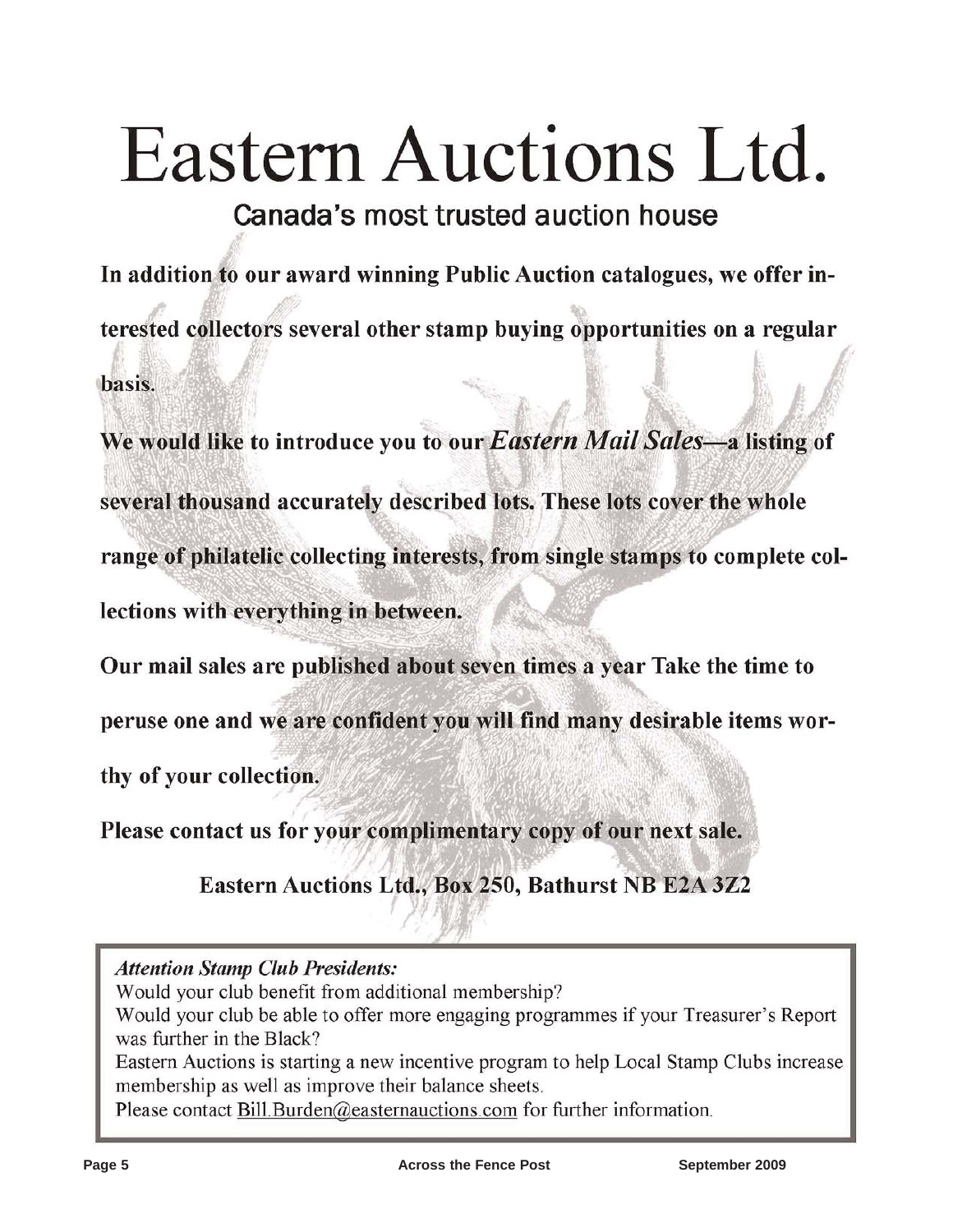# **Illustrated Encyclopedia of Stamps & Terms©**

**Advertisements on stamps.** This is a concept that has never really worked, even though it has been tried in several forms. The theory is that advertising may be placed on the gum side of a stamp to get a commercial message to postal users. In fact, the concept was tried on the ½-pence Great Britain stamps of 1887 and the 1-pence stamps of 1881. The backs were overprinted "Pear's Soap," over the gum, but their postal use was never allowed. These do exist in collector hands and are highly prized.

# *Your 2-cents-worth*

#### **One-day show is not the way to go!**

When most stamp collecting societies are going from a two-day show, the Wisconsin Federation is taking two steps backward and going to a single-day exhibit.

With a one-day show, there just aren't enough hours to visit with dealers, attend meetings, have lunch and visit with friends. Besides, I do miss the nice banquet dinner and awards presentation. Many banquets also had a guest speaker. This is an annual get-together. I don't think a pizza party cuts it.

When Oshkosh hosts the show in 2010, I hope it will be a two-day event with a banquet.

Let's bring back the good old days!

*— Paul Zientek Cudahy, WI*

*Paul, first, please accept my apology for not having run your thoughtful letter sooner. You do make some very good points, but there is much to consider when planning a show.*

*First and foremost, if a show committee does not have enough volunteers to accomplish the job, then activities have to be cut back accordingly. Unfortunately, for whatever reason, there is a huge shortage of volunteers within the WFSC, and those who do in many cases are slowing down a bit. For more on this, please see our President's Message on Page 1.*

*Finances also play a big part in planning a show. While most local or regional shows do not need to make a profit, they can't afford to lose money, either. The national trend is actually to cut back show length to two, rather than three days. Very few shows have expanded in recent years, as you suggest. In part this is due to dealer preference. Dealers frequently load up and move out early on Sundays, citing a lack of business and a need to cut back on expenses.*

*Unfortunately, this becomes a self-fulfilling prophecy, as fewer collectors are likely to make the effort to come to a show on the last day if they know there are fewer dealers available.*

*So, in setting a show length, a show committe must be able to find ways to attract dealers (who pay many of the costs), while offering as much as possible to please and attract collectors — a difficult balance to achieve at best!*

*Having said all this, I, too, find that a one-day show doesn't provide enough time for the "essentials," and hope that Wiscopex will find a way to back to a two-day show in the future. I think it makes sense on many levels, in terms of attracting both dealers and collectors*

*— Wayne*

Other advertising stamps are known from New Zealand. Some stamp dealers of the early 20th century printed messages on stamps to serve as business cards. These ads were usually placed on the back sides of then-common stamps or obsolete postal stationery.

Some would contend that modern U.S. stamp issues, such as the 44c Simpsons and various Warner Brothers and Disney stamps constitute advertisements. This thought may well have some merit, although as yet the USPS does not

directly financially benefit from such issues other than increased stamp retention sales.

**Advertising postmarks.** The idea of including advertisements in postmarks is almost as old as stamps themselves, but the actual practice has been much slower in catching on in practice.

However, it is this concept that allowed slogan cancels, which are used all over the world, to flourish. In 1963, the British Post Office launched a program where resorts could promote their benefits in postal cancellations for a fee. Many resorts took advantage of the program, and numerous examples of these resort cancels still exist. During the early 1990s, the British Post Office began using jet-sprayed advertising postmarks to promote everything from Kit-Kat candy bars to movies and theatrical productions. The program appears to have been successful for advertisers and the BPO, as there were many more advertising postmarks that have appeared since

Despite this apparent success, the USPS still has not resorted to the practice, although with its desperate need for revenue the postal giant may eventually succumb to the lure of commerce. *© 2009, Youngblood Ink*

# *WFSC officers in action*

The officers of the Wisconsin Federation of Stamp Clubs got together at the annual meeting of the organization at Wiscopex 2009, held March 14, 2009, in Rockford, Ill.

In a rare photo op, the four were caught together. From left (clockwise) is Vice President Jim Stollenwerk, Treasurer Chuck Green, President Maurice Wozniak and Secretary Judy Essig. *Photo by Tom Johnston*

# *MPS creates Circus cachet*



To celebrate the Great Circus Parade of 2009, the Milwaukee Philatelic Society created a special cachet for the event. The cachet shows the Bell Wagon.

Because members were not able to access the grounds prior to the parade, only a single cachet was created, dated July 12, 2009. The special pictorial cancel shows an exuberant girl standing atop a circus horse. Covers are available for \$2 each (plus #10 stamped, addressed envelope), from Carol Schutta, MPS Secretary, 10250 W. Sharon Lane #5, Milwaukee WI 53225-4647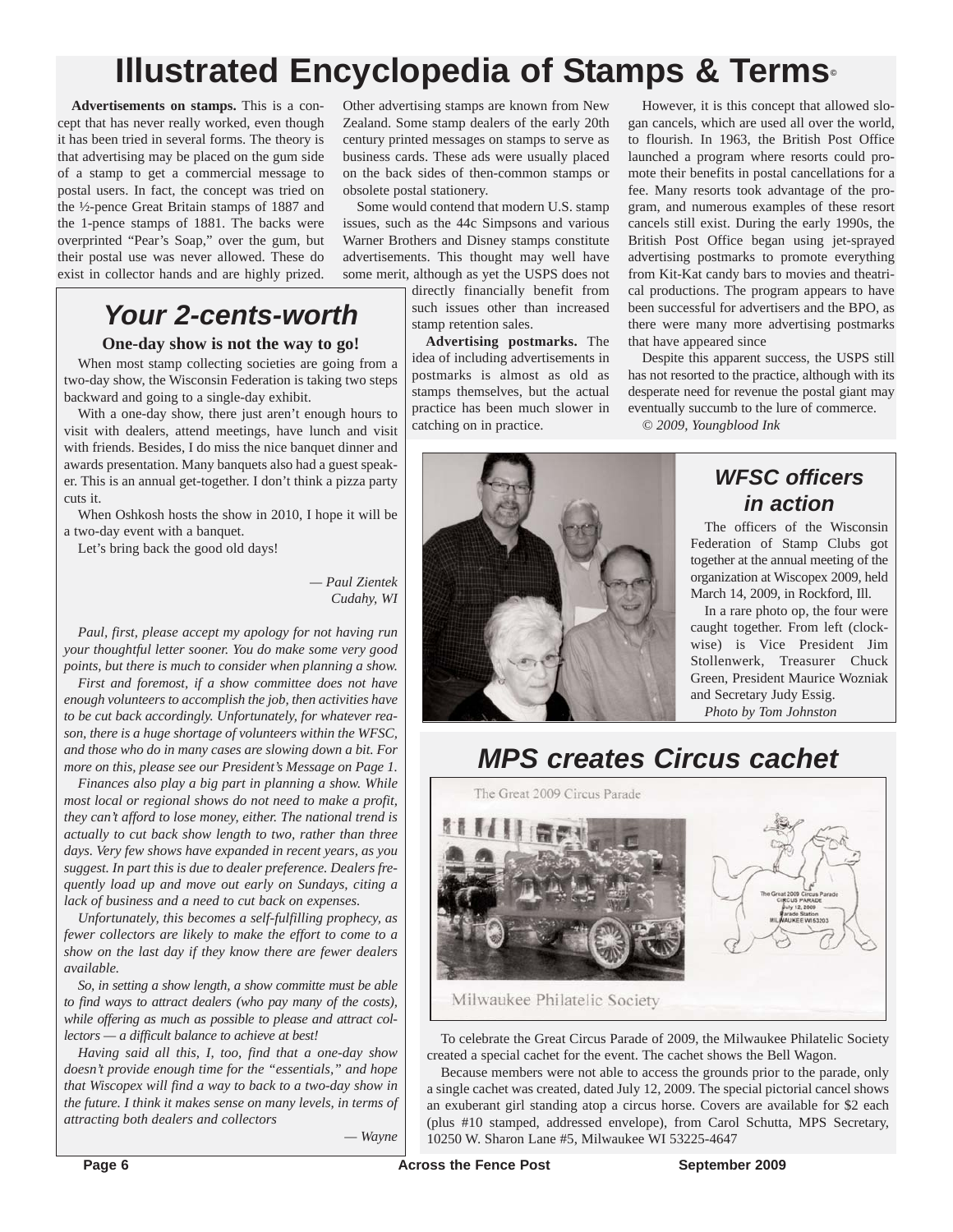

# Show Calendar and Registry

List your show, bourse, auction or other event here! *Calendar listings are free for one WFSC member-club event per year. Classified advertising rates apply for all non-members and other events appearing in this section.*

# **2009 WFSC show schedule\***

\*Some dates and details may be subject to change, and there will likely be additional listings.